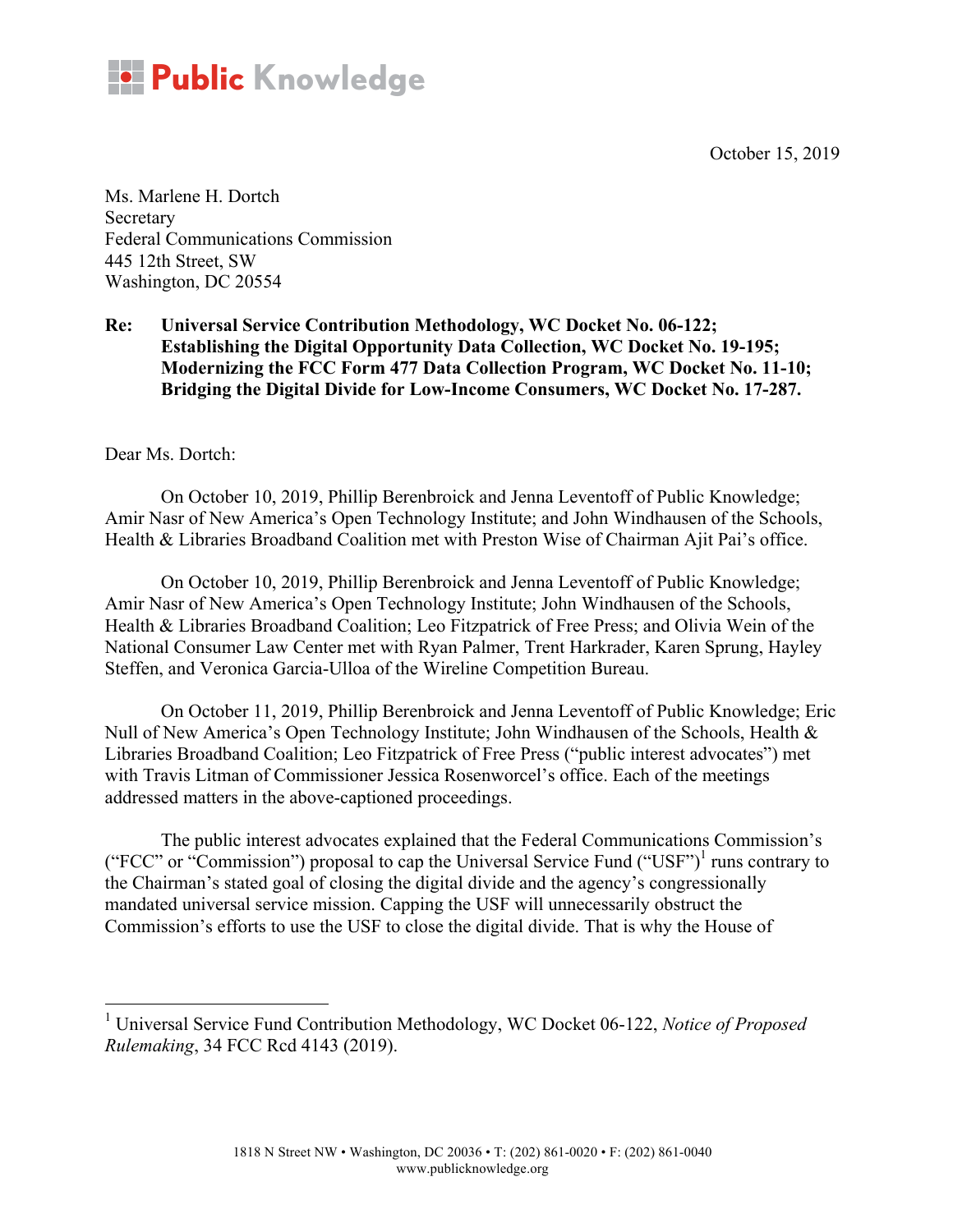Representatives voted to withhold funds from the FCC for the purpose of enforcing the proposed  $\overline{USF}$  cap.<sup>2</sup>

The Commission's proposal runs contrary to Congress' intent. The Communications Act of 1934 sets forth the fundamental job of the Federal Communications Commission: It was established "For the purpose of regulating interstate and foreign communication by wire and radio so as to make available, so far as possible, *to all people* of the United States . . . a rapid, efficient, Nation-wide, and world-wide wire and radio communication service with adequate facilities at reasonable charges . . . . "<sup>3</sup> This principle of universal service led to the creation of the Lifeline program in 1985 to ensure that low-income consumers could overcome the cost-barriers to connection to essential communication service. The Telecommunications Act of 1996 codified the Lifeline program as well as three other universal services programs, the High Cost program to ensure rural and high cost areas have access to affordable telecommunication and information services, the Schools and Libraries (E-Rate) program and Rural Health Care program to ensure these institutions have access to advanced telecommunication and information services. <sup>4</sup> These four Universal Services Programs address unique and different challenges in the provision of universal access and connectivity to essential communications services that Congress identified as critical to the nation's interests.

The Telecommunications Act of 1996 also set forth a Universal Services funding mechanism to ensure that the four USF programs could achieve their purposes. Congress directed that carriers contributing to the USF should do so "on an equitable and non-discriminatory basis, to the *specific, predictable, and sufficient mechanism* established by the Commission to preserve and advance universal service."5 Furthermore, carriers receiving universal service support "shall use that support only for the provision, maintenance, and upgrading of facilities and services for which the support is intended. *Any such support should be explicit and sufficient to achieve the purpose of this section*."6 Access to universal service supports services that "are essential to education, public health, or public safety."<sup>7</sup> These are public policy goals that are baked into the founding of this Commission: "to make available, so far as possible, to all people . . . of the United States . . . a rapid, efficient, Nation-wide, and world-wide wire and radio communications service . . .for the purpose of promoting safety of life and property through the use of wire and radio communications."8 The placement of an overall, arbitrary cap on the four Universal Service programs runs counter to the Commission's mandate from Congress to ensure universal access and affordable connectivity to poor consumers, schools and libraries and rural health care institutions and exacerbate broadband connectivity in rural and hard to reach areas of the nation.

 $2^{2}$  *See* Financial Services and General Government Appropriations Act, 2020, H.R. 3351, 116<sup>th</sup> Cong. H. Amdt. 483 (2019) (agreed to by voice vote on June 25, 2019). *See also*, 165 Cong. Rec. H5130-31 (June 25, 2019) (statements of Rep. Pocan and Rep. Quigley).

 $3$  47 U.S.C. §151 (emphasis added).  $4$  47 U.S.C. § 254(b).

 $5$  47 U.S.C. § 254(d) (emphasis added).

 $6$  47 U.S.C.  $\hat{8}$  254(e) (emphasis added).

 $747$  U.S.C. § 254(c)(1)(A).

 $847$  U.S.C.  $8151$ .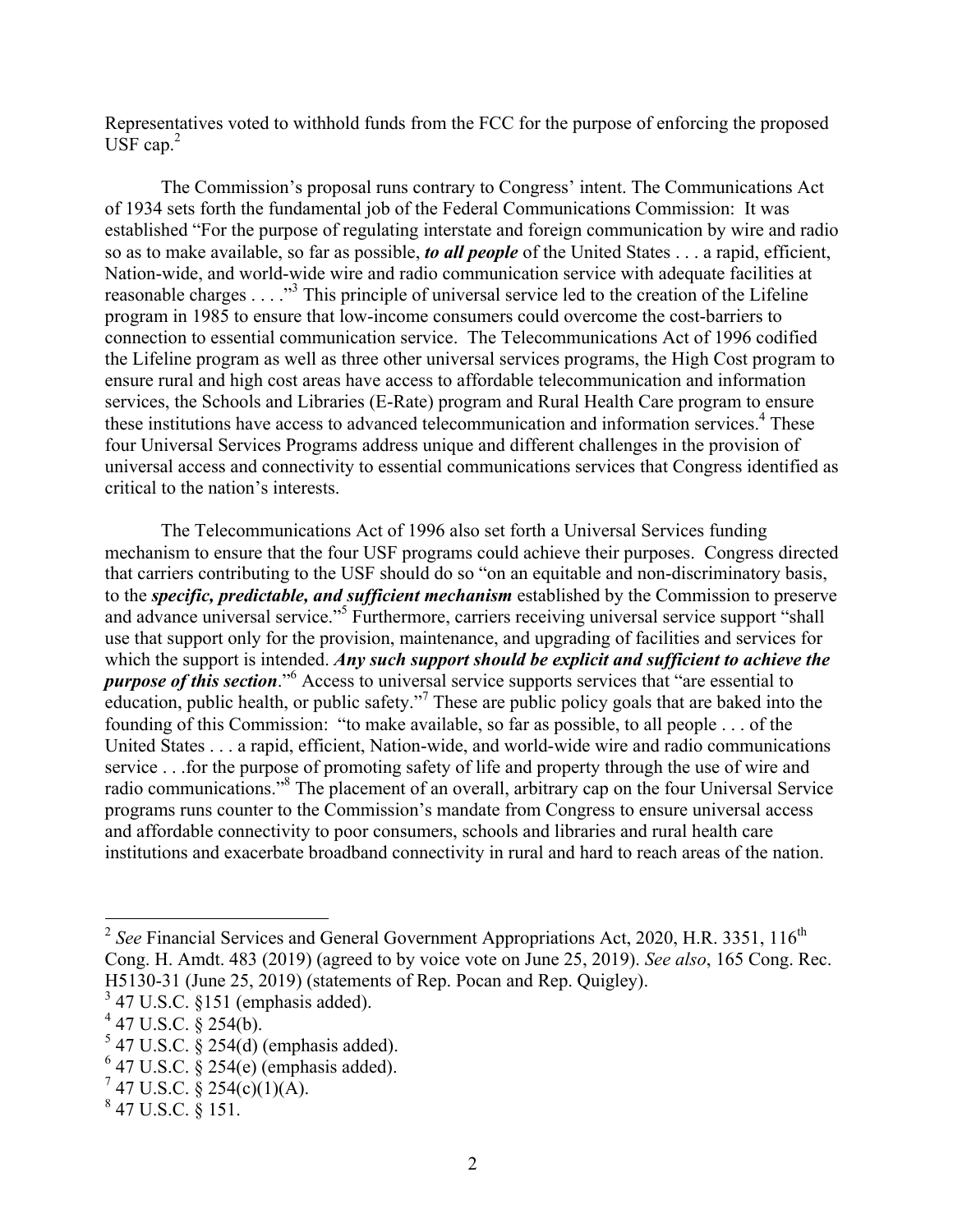Contrary to closing the digital divide, an overall cap would harm the ability of the universal service programs to achieve their important missions.

Additionally, adopting an overall cap on the entire USF would be directly contrary to the specific language of Section 254. Section 254 directs the Commission to base its policies for the preservation and advancement of universal service on seven core principles. Principle (5) states:

(5) Specific and Predictable Support Mechanisms.—There should be specific, predictable and sufficient Federal and State mechanisms to preserve and advance universal service.<sup>9</sup>

These words appear again in section 254(d), where Congress directs that "every telecommunications carrier that provides interstate telecommunications services shall contribute, on an equitable and nondiscriminatory basis, to the specific, predictable, and sufficient mechanisms established by the Commission to preserve and advance universal service."<sup>10</sup> The words "explicit and sufficient" appear again in section  $254(e)$ .<sup>11</sup> The repetition of these words reflects Congress' strong intention that the Commission should focus on ensuring that all consumers are connected. The proposed cap on the USF would undermine the Commission's ability to achieve Congress' goal.

A cap on the USF would also conflict with the Congressional directive that support must be "predictable." Among other problems, the implementation of a cap would be very difficult. A cap on the USF could sabotage the predictability of support for the USF programs by pitting the programs against one another, leading to uncertainty regarding whether those programs can sufficiently achieve their missions of closing the digital divide.

By enacting section 254, Congress intended that universal service support must be "specific, predictable and sufficient" to serve the needs of low-income consumers, high-cost areas, schools, libraries and healthcare. These programs should not be limited or delayed by an arbitrary cap on the USF.

By the FCC's own admission, it is unaware of the true extent of the digital divide. It is well accepted that the Commission's broadband availability maps are inaccurate and almost certainly classify millions of Americans who lack access to broadband as served. It is unwise and shortsighted to consider a cap for the agency's universal service fund programs while the agency lacks accurate data regarding the true magnitude of one of the problems the USF was designed to address $^{12}$ 

 $^{9}$  47 U.S.C. § 254(b)(5).

 $^{10}$  47 U.S.C. § 254(d).

 $11$  47 U.S.C. § 254(e).

 $12$  The Commission's data on broadband availability may not accurately depict the state of deployment in Tribal lands in particular. *See* Government Accountability Office, *FCC's Data Overstate Access on Tribal Lands* (2018), https://www.gao.gov/assets/700/694386.pdf.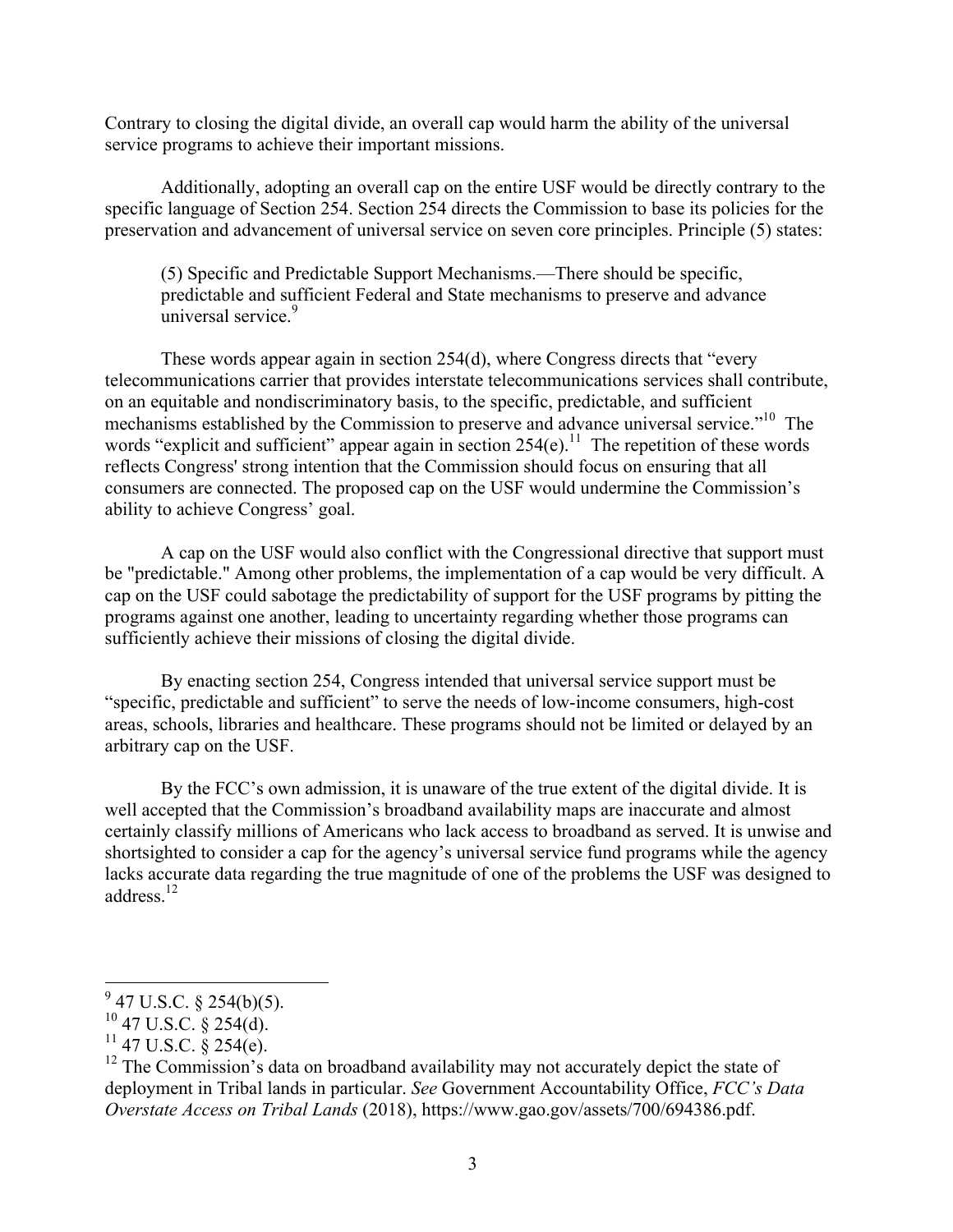The high cost of broadband remains a leading barrier to adoption.<sup>13</sup> Studies consistently show that cost is one of the biggest barriers—if not *the* biggest barrier—to broadband adoption. Research from the National Telecommunications and Information Administration showed that of the households making less than \$25,000 annually that lacked broadband at home, 51 percent cited cost as the most important reason they did not have that access, compared to 41 percent who said it was due to a lack of interest.<sup>14</sup> Further, a mere 42 percent of households earning less than \$20,000 per year had fixed wired home internet service as of the end of 2017, compared to 83 percent of households that earn more than \$100,000 annually.<sup>15</sup> The issue of affordability is crucial, because even if an area is deemed as fully "served" by the Commission, many may not be able to afford broadband service deployed in that area.

Imposing an arbitrary limit on the USF would make it even more difficult to increase adoption rates among low-income households. The Commission's recent Notice of Proposed Rulemaking proposing the Connected Care Pilot Program reiterates the fact that adoption is a significant barrier to broadband access, and as telehealth applications become more ubiquitous, there will be demand for the USF to step in address the high cost of adoption for low-income households.<sup>16</sup>

Further, each of the four universal service programs already has a mechanism in place to control costs. Establishing an additional bureaucratic barrier to clear before the FCC can act to direct USF support would be unnecessary, create uncertainty regarding whether the USF can

 <sup>13</sup> Monica Anderson, Pew Research Center, *Mobile Technology and Home Broadband 2019* (2019), https://www.pewinternet.org/2019/06/13/mobile-technology-and-home-broadband-2019/ (finding that more than one-in-five non-broadband adopters cite the cost of service as the most important reason for not adopting broadband).

<sup>14</sup> Rafi Goldberg, National Telecommunications and Information Administration, *Unplugged: NTIA Survey Finds Some Americans Still Avoid Home Internet Use* (2019),

https://www.ntia.gov/blog/2019/unplugged-ntia-survey-finds-some-americans-still-avoid-homeinternetuse. While the research does report that Americans also cite a lack of interest as the main reason for a lack of home broadband access, this does not negate the significance of affordability to the digital divide. Interest and cost are often inextricably connected. *See* Benton Institute for Broadband & Society, *The Complexity of 'Relevance' as a Barrier to Broadband Adoption*, (2016), https://www.benton.org/blog/complexity-relevance-barrier-broadband-adoption; Benton Institute for Broadband & Society, *The Ability to Pay for Broadband* (2019), https://www.benton.org/blog/ability-pay-broadband.

<sup>&</sup>lt;sup>15</sup> Written Testimony of Dana J. Floberg Before the Congress of the United States House of Representatives Committee on Energy and Commerce Subcommittee on Communications and Technology, "Legislating to Connect America: Improving the Nation's Broadband Maps," at 12 (September 11, 2019),

https://energycommerce.house.gov/sites/democrats.energycommerce.house.gov/files/documents/F loberg\_ Testimony.pdf.

<sup>16</sup> Promoting Telehealth for Low-Income Consumers, WC Docket No. 18-213, *Notice of Proposed Rulemaking*, 34 FCC Rcd 5620, 5624, 5627-28 **¶** 13, n.27 (2019) (stating "for many Americans, the cost of connected care services, *including broadband connectivity costs*, may serve as an obstacle to the adoption of connected care services" (emphasis added)).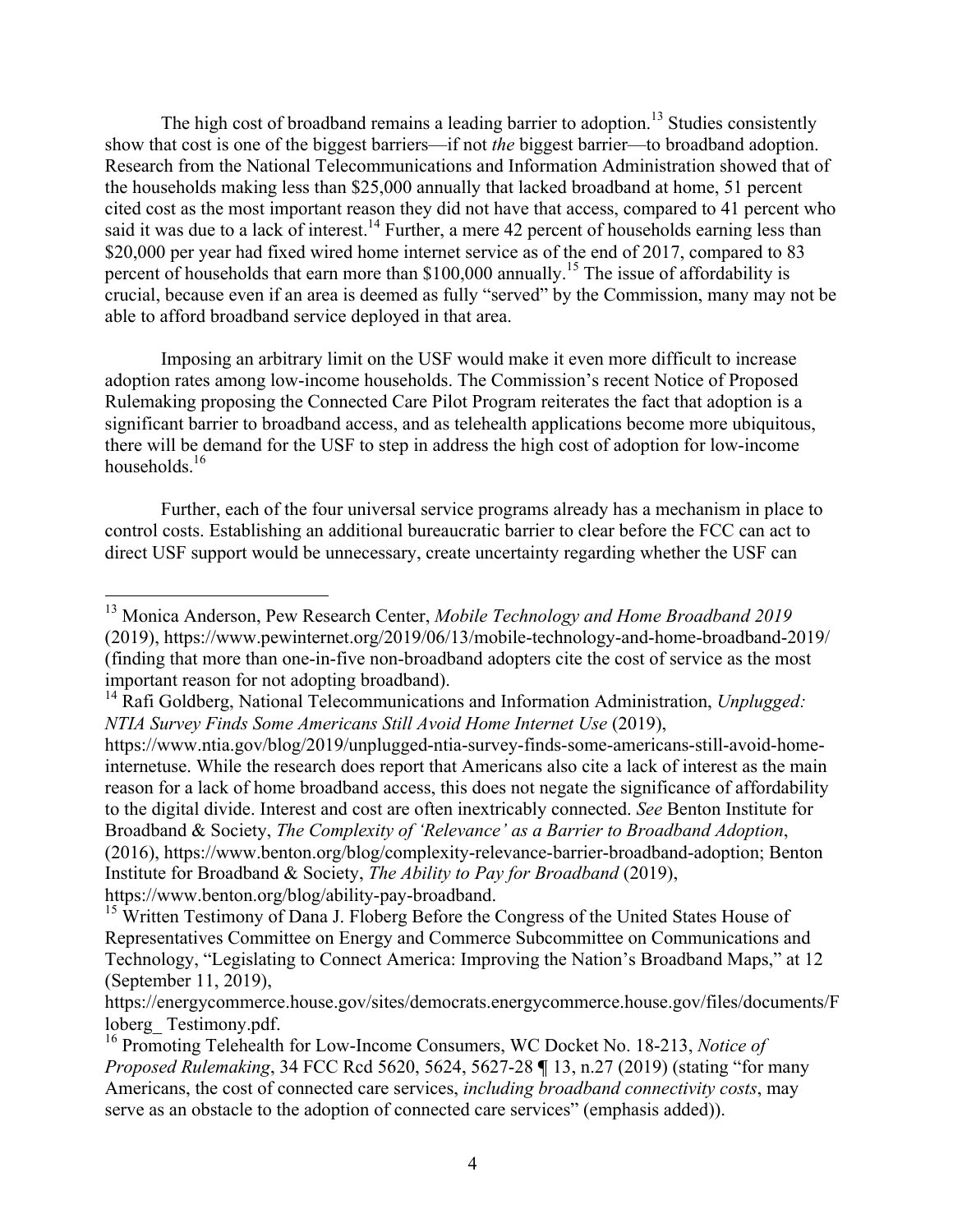achieve its congressionally mandated mission, and merely serve as a stumbling block to the agency's efforts to close the digital divide. Further, industry commenters have argued that the proposed overall cap on USF would bring uncertainty and reduce the predictability of the support levels the four programs offer to those who rely on them.<sup>17</sup> As such, commenters have argued, the Commission declined to combine distinct sections of USF because of the likelihood of it damaging predictability as recently as December 2018, when the Commission opted not to join cost-based high cost support and CAF-ICC.<sup>18</sup> The Commission itself noted in March 2018 that unpredictable funding levels could decrease the incentives of USF recipients to invest.<sup>19</sup>

The Commission would be similarly shortsighted if it attempted to cap the Lifeline program. In the 2016 Lifeline Modernization Order, the Commission adopted a budget mechanism to monitor spending in the Lifeline program.<sup>20</sup> In 2017 the FCC issued a Notice of Proposed Rulemaking seeking comment on capping the Lifeline program.<sup>21</sup> The record reflected overwhelming opposition to the Commission's proposal. Consumer and public interest advocates, civil rights organizations, unions, farmers, facilities-based providers, and resellers all strongly opposed Lifeline budget cap proposal.22 Lifeline-eligible households, current subscribers, and

 $17$  Comments of CTIA, WC Docket No. 06-122 (filed July 29, 2019), at 5 ("The Commission has recognized that predictability is essential for those who receive support from the four USF programs, as certainty of funding is necessary to help support recipients plan, invest, and innovate. As described below, however, an overall USF cap may introduce uncertainty for both program participants and beneficiaries, and reduce the Commission's flexibility to respond to the evolving needs of low-income consumers and rural communities.").

<sup>&</sup>lt;sup>18</sup> Comments of NTCA—the Rural Broadband Association, WC Docket No. 06-122 (filed July 29, 2019) at 13 ("It is difficult to understand why the same reasoning would not apply here to a proposal that would be similar, but on a much larger scale and potentially affecting a much larger pool of universal service beneficiaries with diverse needs and concerns."); *See also* Comments of WTA—Rural Broadband Advocates, WC Docket No. 06-122, at 4 (filed July 29, 2019) (citing the order where the Commission "found that a consolidated, all-encompassing budget for the rateof-return support mechanisms that comprise a portion of the CAF Program… was 'no longer appropriate, given the different obligations and terms of the various rate-of-return funding streams.").

<sup>19</sup> *See* Connect America Fund, *Report and Order, Third Order on Reconsideration, and Notice of Proposed Rulemaking*, WC Docket Nos. 10-90, 14-58, 07-135, CC Docket No. 01-92, 33 FCC Rcd 2990, 3025 ¶ 81 (2018), Comments of CTIA at 5.

<sup>20</sup> *See* Lifeline and Link Up Reform and Modernization, Telecommunications Carriers Eligible for Universal Service Support, Connect America Fund, WC Docket Nos. 11-42, 09-197, 10-90, *Third Report and Order, Further Report and Order, and Order on Reconsideration*, 31 FCC Rcd 3962, 4108-4110 ¶¶ 395-403 (2016).

<sup>&</sup>lt;sup>21</sup> See Bridging the Digital Divide for Low-Income Consumers, Lifeline and Link Up Reform and Modernization, Telecommunications Carriers Eligible for Universal Service Support, WC Docket Nos. 17-287, 11-42, 09-197, *Fourth Report and Order, Order on Reconsideration, Memorandum Opinion and Order, Notice of Proposed Rulemaking, and Notice of Inquiry*, 32 FCC Rcd 10475, 10510-12 **¶¶** 104-110 (2017).

<sup>&</sup>lt;sup>22</sup> *See e.g.*, WC Docket No. 17-287, Comments of TracFone at 58-61, Comments of Sprint at 2-8, Comments of Cox at 9-10, Comments of USTelecom at 8-9, Comments of INCOMPAS at 12-14,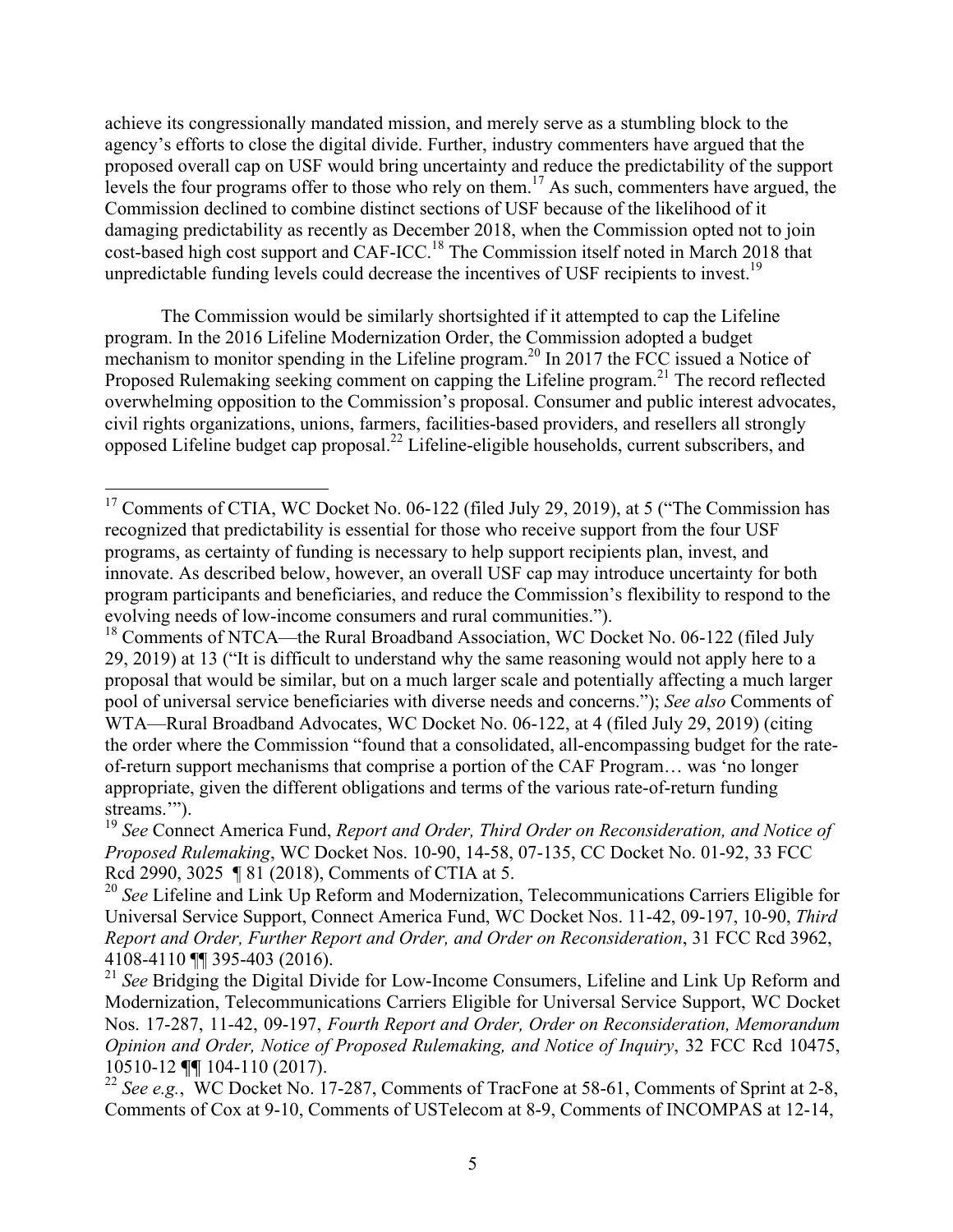providers offering Lifeline-supported service would be harmed if the Commission adopted a Lifeline budget cap. Creating a Lifeline budget cap would create unnecessary uncertainty in the program, act as a deterrent to Lifeline provider participation in the program, and will sabotage two of the Commission's priorities: promoting competition and choice in the Lifeline market, and incentivizing investment in broadband networks. Lastly, rationing Lifeline is contrary to the goal of universal service and stifles the program's ability to bring affordable communications to the poor.

The public interest advocates explained that the record in this proceeding is clear and overwhelming in its opposition to the NPRM's proposals to cap the USF and combine the budgets of the E-Rate and Rural Health Care programs. Additionally, claims that a USF cap will result in more efficient USF programs are unsupported by any evidence. Nor is there any support that a USF cap will make the programs more effective at achieving their missions. The Commission should abandon this proceeding and focus its attention on strengthening the USF, rather than exhausting time and resources on a proposal that runs counter to the USF's mission and Congress' intent.

In accordance with Section 1.1206(b) of the Commission's rules, this letter is being filed with your office. If you have any further questions, please contact me at  $(202) 861-0020$ .

Respectfully submitted,

/s/ Phillip Berenbroick

Policy Director Public Knowledge 1818 N. St., NW Suite 410 Washington, D.C. 20036 (202) 861-0020

cc: Preston Wise Travis Litman Ryan Palmer Trent Harkrader Karen Sprung

Comments of ITIF at 7-8, Comments of Free Press at 49-56, Comments of OTI at 29-30, Comments of NHMC at 23-25, Comments of Multicultural Media, Telecom and Internet Council and Lifeline Supporters at 14-15, Comments of Asian Americans Advancing Justice at 2-3, Comments of National Association for the Advancement of Colored People at 2, Letter from Rainbow PUSH Coalition at 2, Comments of National Housing Conference at 3, Letter from National Grange at 3, Letter from National Association of American Veterans at 2, Comments of New York State Public Sevice Commission at 2, Comments of New York City at 6, Comments of Oregon Citizens Utilities Board at 3, Comments of Randy May at 6, Letter from America's Health Insurance Plans at, Letter from LGBT Technology Partnership at 3.

<u> 1989 - Andrea Santa Andrea Andrea Andrea Andrea Andrea Andrea Andrea Andrea Andrea Andrea Andrea Andrea Andr</u>